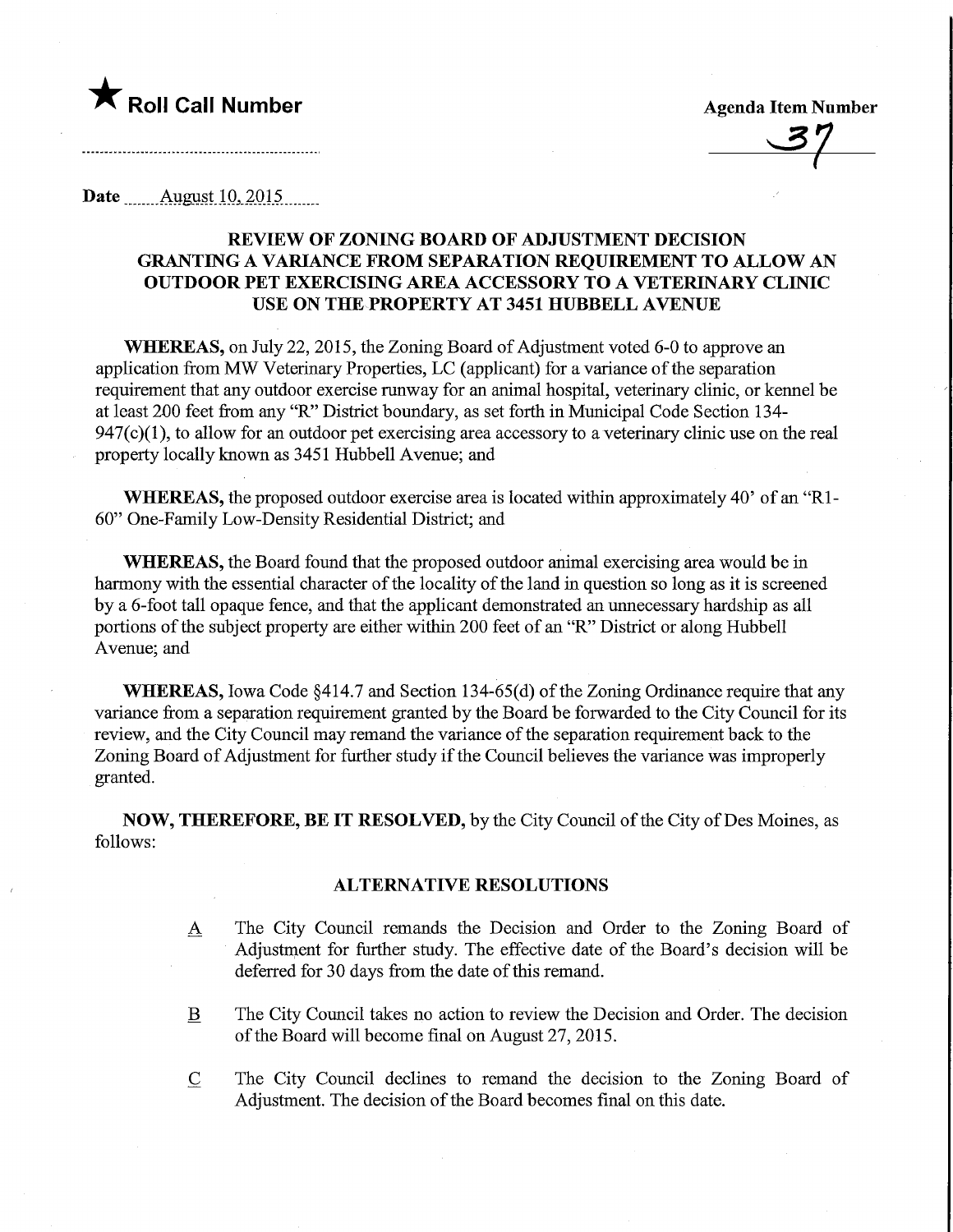

Agenda Item Number

 $37$ 

Date ........August\_10,.2015.

(Council Communication No. 15- $\frac{437}{ }$ )

MOVED by \_\_\_\_\_\_\_\_\_\_\_\_\_\_\_\_\_ to receive and file the staff report and comments received, and to adopt alternative , above.

ROVED AS TO FORM:  $U_1 \mathcal{A}_2 \mathcal{L}$ .

Glenna K. Frank, Assistant City Attorney

| <b>COUNCIL ACTION</b> | <b>YEAS</b> | <b>NAYS</b> | <b>PASS</b> | <b>ABSENT</b>   |  |
|-----------------------|-------------|-------------|-------------|-----------------|--|
| <b>COWNIE</b>         |             |             |             |                 |  |
| <b>COLEMAN</b>        |             |             |             |                 |  |
| <b>GATTO</b>          |             |             |             |                 |  |
| <b>GRAY</b>           |             |             |             |                 |  |
| <b>HENSLEY</b>        |             |             |             |                 |  |
| <b>MAHAFFEY</b>       |             |             |             |                 |  |
| <b>MOORE</b>          |             |             |             |                 |  |
| <b>TOTAL</b>          |             |             |             |                 |  |
| <b>MOTION CARRIED</b> |             |             |             | <b>APPROVED</b> |  |

### **CERTIFICATE**

I, DIANE RAUH, City Clerk of said City hereby certify that at a meeting of the City Council of said City of Des Moines, held on the above date, among other proceedings the above was adopted.

IN WITNESS WHEREOF, I have hereunto set my hand and affixed my seal the day and year first above written.

Mayor

 $\bar{z}$ 

. City Clerk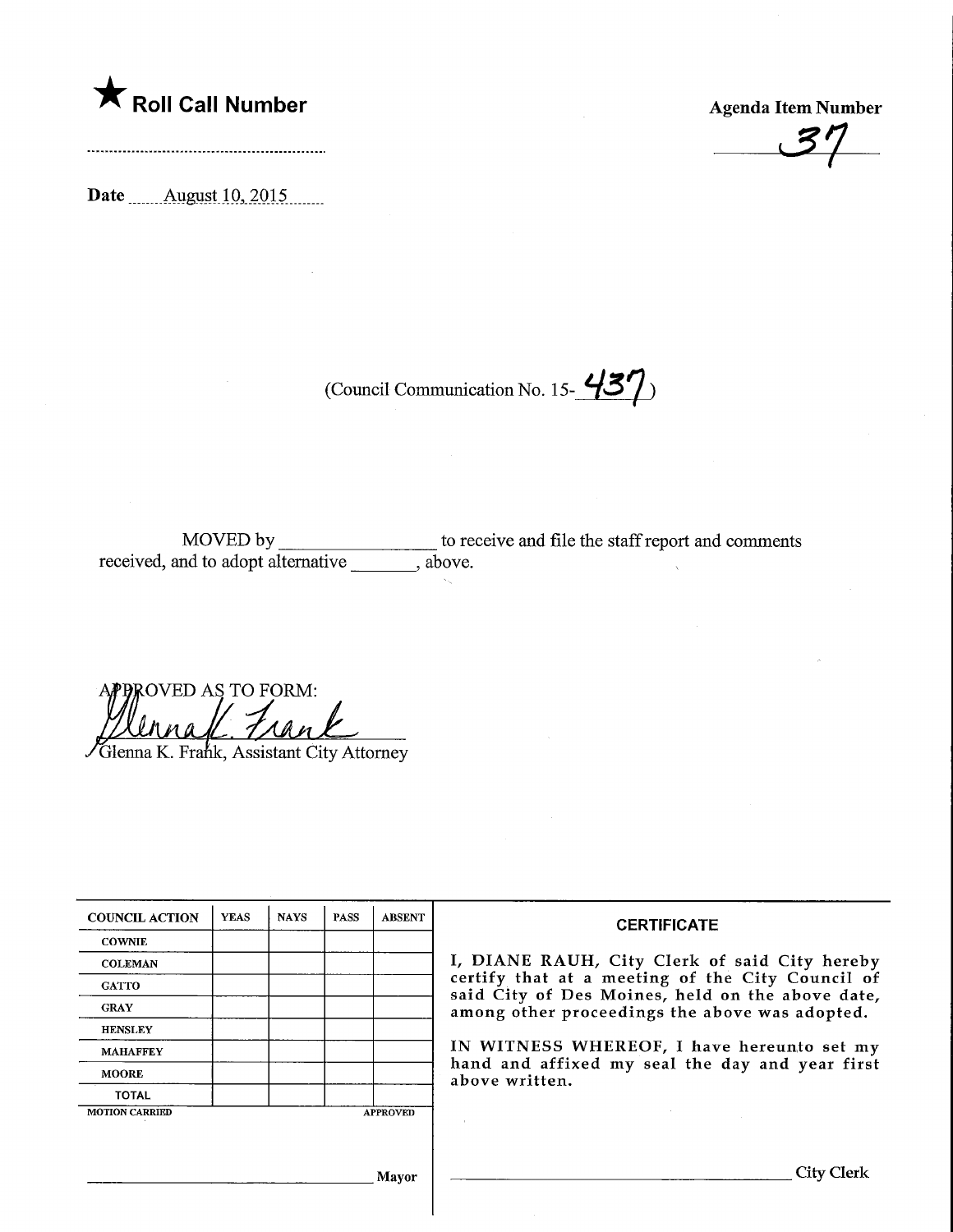

# ZONING BOARD OF ADJUSTMENT CITY OF DES MOINES, IOWA DECISION AND ORDER

This Decision and Order of the Board of Adjustment does not constitute approval of any construction. All necessary permits must be obtained before any construction is commenced upon the Property:  $\ddot{A}$ Certificate of Occupancy must be obtained before any structure is occupied or re-occupied after a change of use.

Any use allowed by this Decision and Order shall not be commenced or resumed until all the requirements imposed on such use by the Zoning Ordinance and this Order have been satisfied.

The use allowed by this Order must be commenced within two years or this Order will be void and of no further force and effect.

| IN THE MATTER OF THE APPEAL FROM | <b>DOCKET: ZON 2015-00115</b> |
|----------------------------------|-------------------------------|
| MW VETERINARY PROPERTIES, LC     | PUBLIC HEARING: JULY 22, 2015 |
| ON PROPERTY LOCATED AT           |                               |
| 3451 HUBBELL AVENUE              |                               |

## SUBJECT OF THE APPEAL

Proposal: Use of an existing fenced-in area southeast of the existing building for outdoor pet exercising accessory to a veterinary clinic use on the property. This outdoor area is within approximately 40 feet of an "R1-60" One-Fahnily Low-Density Residential District to the southeast on the property at 3416 East 35th Street,

Appeal(s): Variance of the provision that requires at least 200 feet of separation from any "R" or "C-0" District boundary for any outdoor exercise runway for an animal hospital, veterinary clinic, or kennel;

Required by City Code Section 134-947(c)(1)

## **FINDING**

Granting the Variance with conditions would be consistent with the intended spint and purpose of the Zoning Ordinance. The proposed outdoor animal exercising area would be in harmony with the essential character of the IdGallfy of the land in question so long as it is screened by a 6-foot tail opaque fence. The appellant faces an unnecessary hardship in providing an outdoor animal exercise area, as all portions of the subject property are either within 200 feet of an "R" District or along Hubbell Avenue that has the propensity to generate noise. The impacts of the use will be minimal so long as animals utilizing any outdoor exercising area are monitored at all times to ensure they do not generate excessive noise and all animal waste shall be removed daily from the any outdoor exercising runway for a kennel use. Furthermore, the owner of the residentially-zoned property in close proximity to the site has provided written comments in favor of granting the Variance.